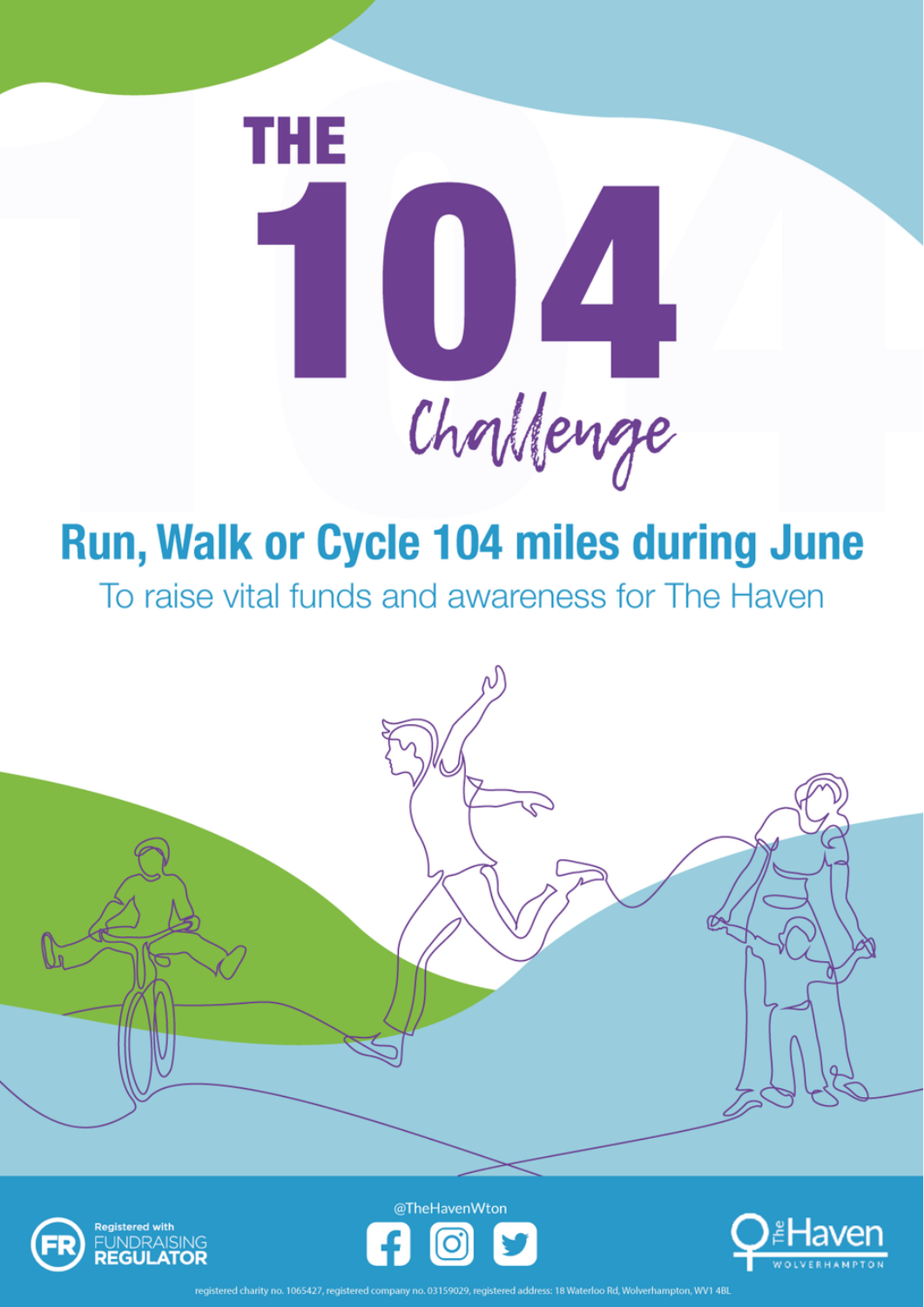# **Why** 104 **miles?**

So you're ready for a challenge this June, you have your bike, or your legs ready and raring to go, but you might be wondering, why 104 miles?

'104' holds a powerful meaning - tragically 2 women are killed at the hands of a current or former partner in the UK every. single. week. That's 104 women every year.

Sadly, this figure is increasing and more women needlessly lose their lives at the hands of people they know and trust.

We need your support *now more than ever* to raise vital awareness and funds to ensure our services can continue to reach out to those in need.

It doesn't matter whether you bike it, run it, or walk it whether you do it alone or challenge your friends, work colleagues or family to join you.

#### It's your challenge, your way!

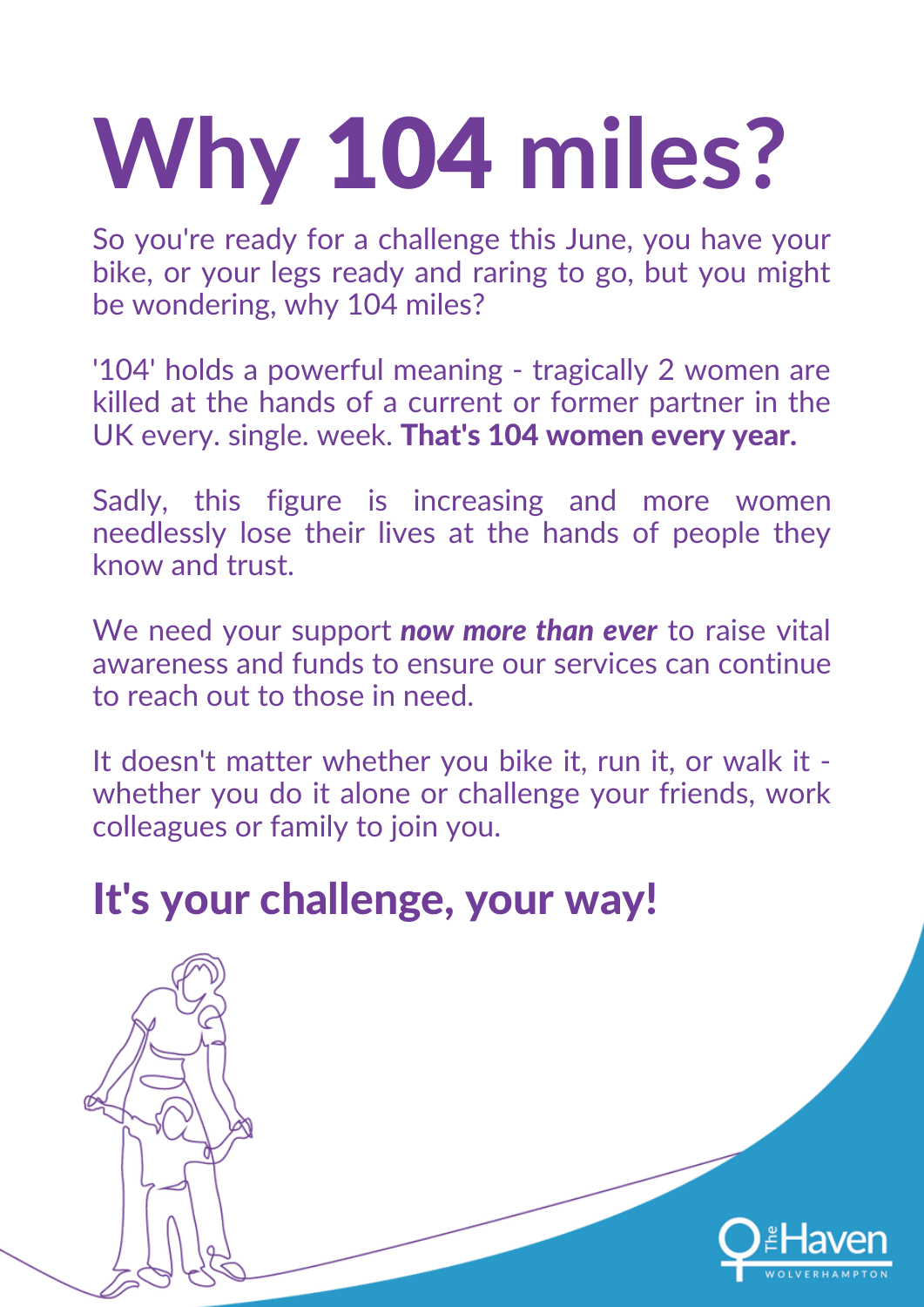### How will you do yours?

This challenge can be whatever you make it - whether you want to go solo, take it on as a family or even **hire our static bike** for your workplace and get your colleagues to join in; the possibilities are endless. Here are a few ideas to help you get you started...

#### **f** Going Solo

The lighter nights are here and the weather is warming up, so why not head on out for a stroll, jog or cycle this June and see if you can reach the 104 miles during the month. Alternatively, it doesn't matter if you clock up your miles whilst at your gym class, out on a dog walk or on your cycle to work - it all counts.

#### Workplace Challenge

There are so many ways as a business you and your colleagues can get involved. With many people returning back to the workplace, why not hire our static bike and take on the challenge with colleagues? It's a great team building exercise and creates some healthy competition. Still home working? That's no problem, you can still take part remotely and achieve the miles as team or add a competitive edge and see who reaches the 104 miles first!

#### $\hat{\chi}$ <sub> $\hat{\chi}$ </sub> Relay Challenge

Get friends, family or work colleagues involved and take it in turns to pass the baton (we will let you improvise with the baton). As a team of four, it would mean 26 miles per person, per week. Why not have a weekly team get together and 'pass the baton' over a cuppa. It's a great chance to catch up and congratulate that person for completing their part of the challenge before you take on your leg of the 104 journey.

#### **MMM All Together Now**

If the last two years have taught us anything, it is how important our communities are. Why not involve your local community? Do you have a local Facebook group? Local community group? Neighbours in your street? You could clock up the 104 miles together and have a 104 party to celebrate your success at the end of the challenge.